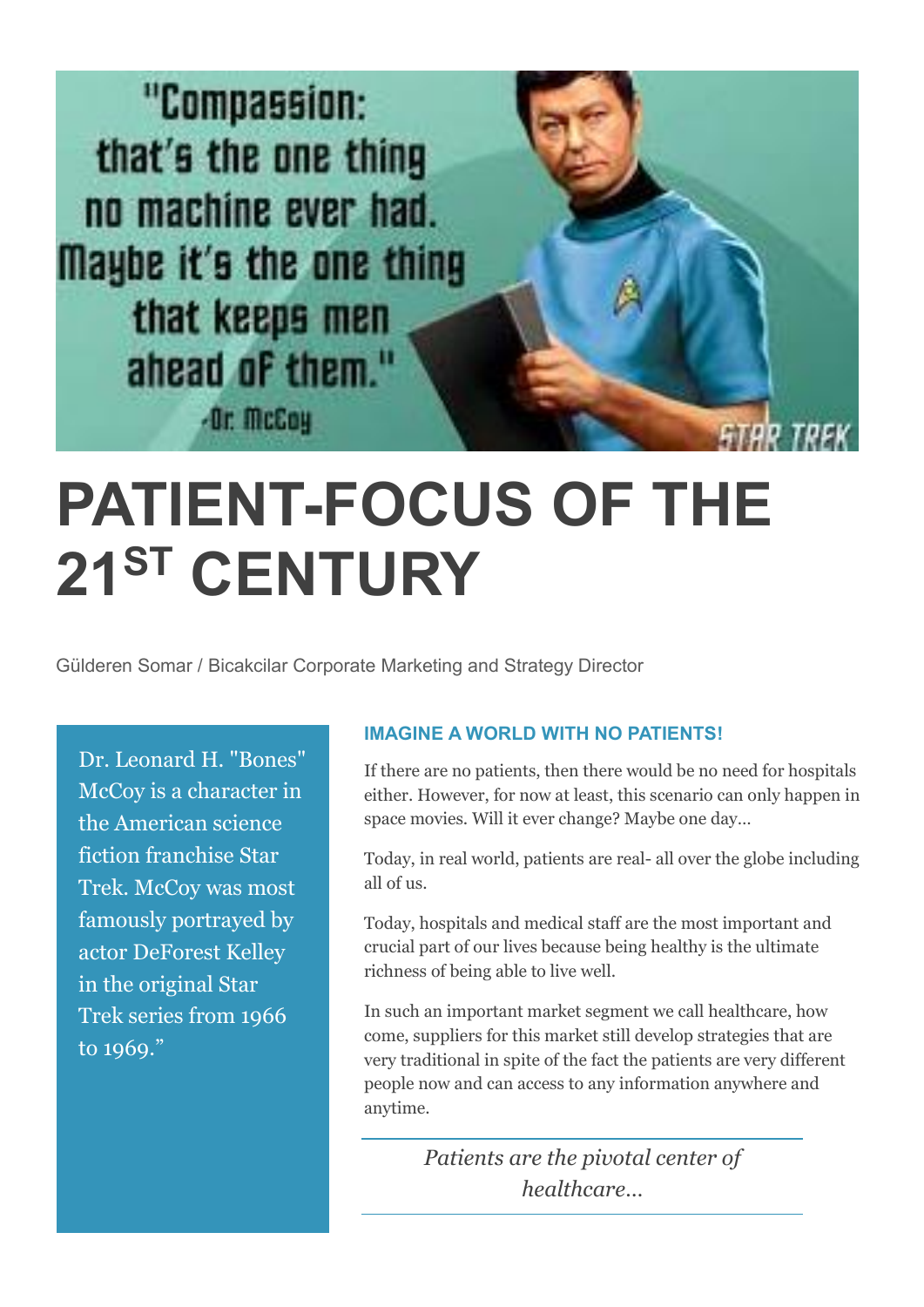They are also the first touch point on the global value chain that create demand for healthcare sector. Every other point has to fulfill the demand in the best way possible- basically saving lives…healing…etc.

Hospitals need doctors and other medical staff to operate and fulfill the demand, and the medical staff needs medical devices to perform the medical procedures to assure the best possible result for the patients.

Today, the hospitals are evaluated based on the patient outcomes.

Today, the patients have vast knowledge of procedures because of the information on the web globally.

Today, due to changed patient profile there is a global market called health tourism where patients, themselves, search and make a decision on where to go.

Even with these major changes during the last 10 years, medical device manufacturers have stayed behind sticking to traditional marketing methods even though the digital marketing costs are less than traditional channels when promoted globally.



Gülderen Somar

So why the reluctance to truly communicate on the digital platform (not just on social media) but everything else that is possible digitally*?*

The traditional channel of trade shows will soon be a thing of the past. Or…they will be on a digital platform as virtual trade shows that are already in place. Virtual trade shows have come a long way in the past five years. Today, they're more widely accepted as valid marketing tools, and their speed and interactivity have kept pace with typical Web applications.

Most show organizers offer exhibitors an online booth with the ability to post collateral, videos, white papers, demos, etc. Some shows also offer the opportunity for live chat with attendees, and there should always be some kind of leadcapture ability.

The success of digital marketing depends on the "content". This is the time of "content marketing". How do we put words

and sentences together? How do we tell a story that will stay in the minds for a long time? How do medical device manufacturers go beyond explaining just the products and its specs and start talking about value proposals- basically showing the benefits to the end-user, (to doctors about the benefits to the patient). It requires research, strong skills in communication, creative thinking and a lot of effort.

It is a known fact that the doctors search the web when they look for certain solutions. Yes, they will look at the medical details but if within the content, they feel that the benefits focus strongly on the patient's wellbeing, they will remember it.